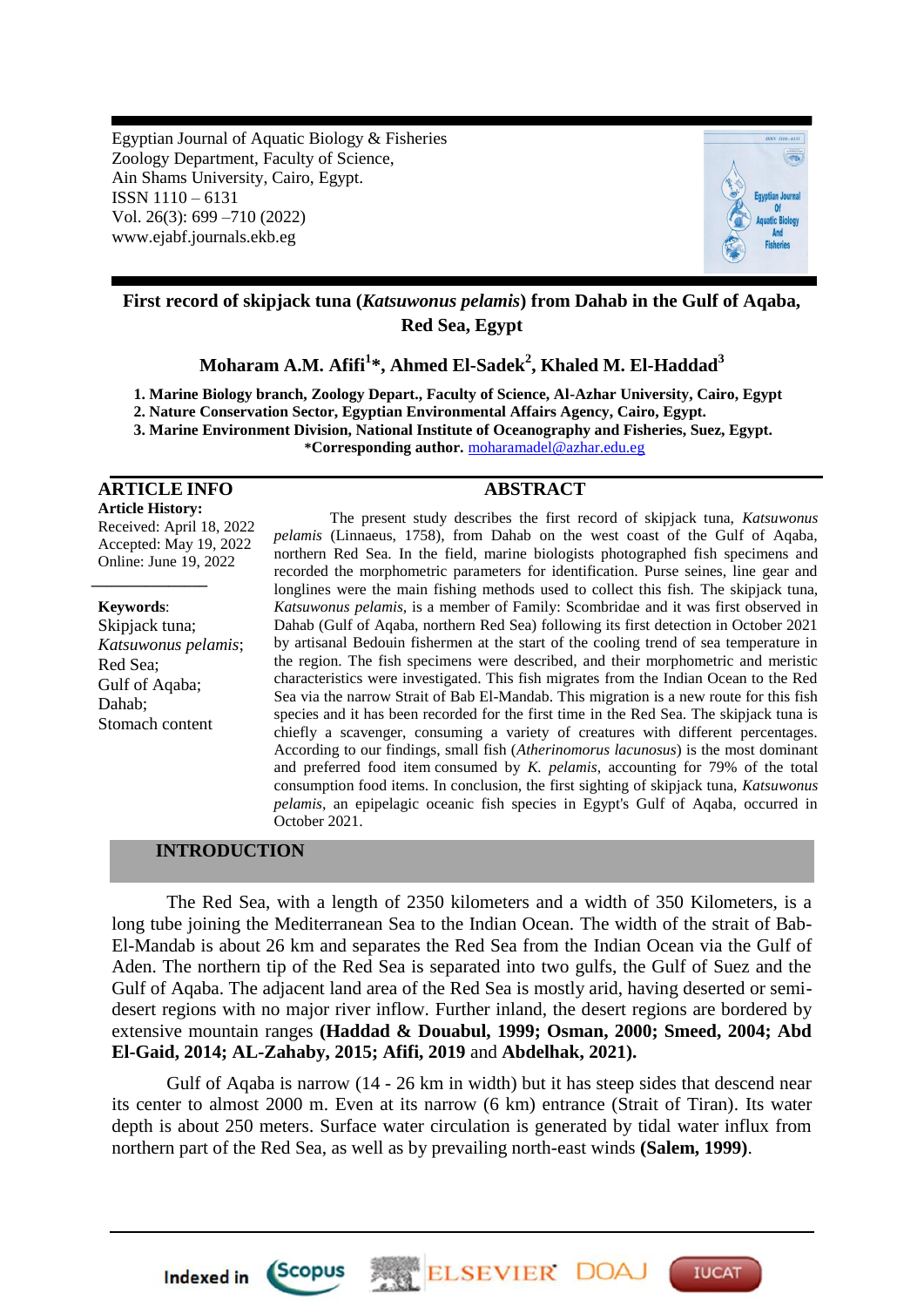The Bab El-Mandeb is among the most vital straits in the world, located at the southern end of the Red Sea and linking it to the Gulf of Aden and the Indian Ocean. Bab El-Mandeb is a narrow and shallow channel, with the shallowest point (Hanish Sill, about 160 meters deep) at the northern end and the narrowest point (Perim Narrows) at the southern end, with a width of about 25 kilometers and a depth of about 220 meters **(Johns & Sofianos, 2012)**. It is also a tidal transition zone between two distinct tidal regimes: the Red Sea, where tidal variations are mostly semidiurnal and have a range of less than 1 m; and the Gulf of Aden, where tides are mixed and have a range of over 2 m **(Jarosz** *et al.***, 2005)**. Even though the evolutionary processes driving the rates of endemism are unknown, the Bab El-Mandab's short (18 km) and deep (137 m) strait, the only connection to the Indian Ocean, is believed to have had a major effect (**Klausewitz, 1989**). Hypothesis which is supported the appearance of a variety of organisms in the central/northern Red Sea and the Gulf of Aden (just beyond the Red Sea) that are missing from the southern Red Sea supports this notion **(Roberts** *et al***., 1992** and **Di Battista** *et al***., 2013).** 

Skipjack tuna (*Katsuwonus pelamis*) is a top commercial fish, collected periodically in subtropical and tropical regions of the Atlantic, Indian, and Pacific oceans, as well as tropical waters between 15 and 30 degrees Celsius. The western and central Pacific Ocean (WCPO) supplied more than 70% of the skipjack tuna (*K. pelamis*) catches caught with purse seines in water **(Hermida** *et al.***, 2018** and **Bintoro** *et al.***, 2021).** The tuna resources in the Indian Ocean are plentiful. The Indian Ocean's tuna resources are abundant. Fishing for tuna in FMA 573 (Fisheries Management Areas in the Indian Ocean; South of Java, Bali, and Nusa Tenggara) is currently accomplished with different types of fishing gears including: longlines, lines, poles, and trolling lines. FADs (fish aggregating devices) are additional fishing equipments that are used in conjunction with trolling lines, poles, and lines to simplify fishing. Skipjack is caught using a variety of gear in the Philippines and Indonesia, where small but important artisanal fisheries for skipjack and other tuna rely mostly on trolling and traditional techniques **(Nurani** *et al.***, 2018)**.

The skipjack tuna (*K. pelamis*) is a mesopredator fish with seasonal prevalence and little life-history knowledge. It is a highly migratory fish species that may be found in subtropical and tropical seas, the primary fishing area for tuna purse-seine fisheries, with skipjack making up the majority of the catch **(Chang** *et al.***, 2022)**. Tunas are thought to be predators and opportunistic eaters in general. The presence of caridean prawns, *Leptochela* sp., and *Thalassocaris* sp. in guts of skipjack tuna was recorded as main types of food indicating the quantity of this prey and its ease of access **(Sivadas & Wesley, 2007)**. Skipjack tuna primarily consumed small fish, mollusks, and crustaceans **(Batts, 1972)**. Tunas, like other members of the family Scombridae, are mostly heterosexual and it doesn't change sex very often **(Schaefer, 2001)**.

As a result, the current study focused on the first record of skipjack tuna, *Katsuwonus pelamis* (Linnaeus, 1758), from Dahab on the west coast of the Gulf of Aqaba, Red Sea.

# **MATERIALS AND METHODS**

## **1. Samples collection:**

A total of nine specimens of skipjack tuna, *Katsuwonus pelamis* Linnaeus, 1758 **(Fig. 1)**, were collected from Dahab on the west coast of the Gulf of Aqaba (**28°26'47.67"N, 34°31'22.58"E**) during February 2022. Fish specimens were photographed in the field and marine biologists recorded the morphometric measurements for identification. Purse seines,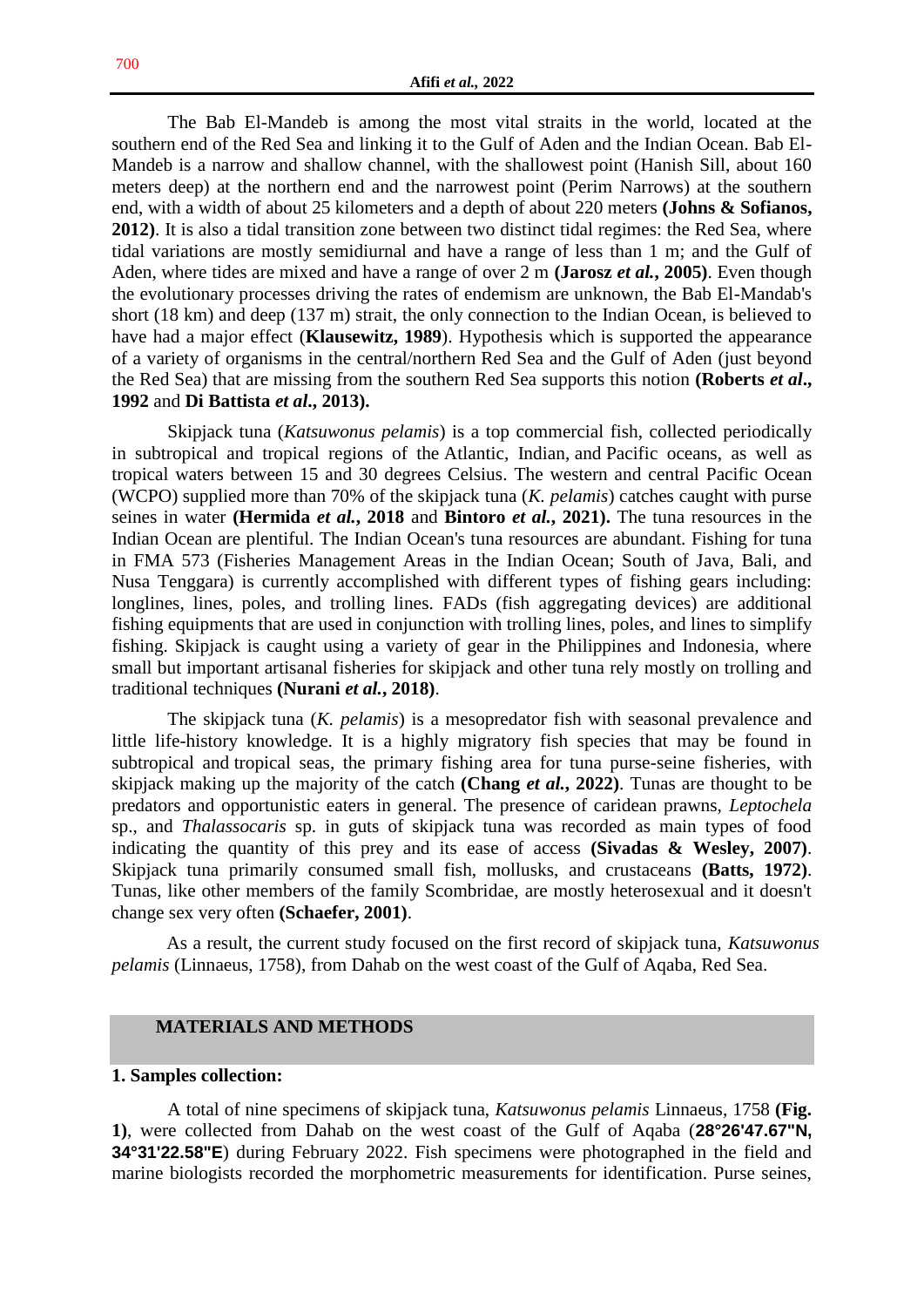line gear, and longlines were the main fishing methods used to collect the fish. Wherever possible, fish were examined fresh or preserved in an icebox and transported to the Laboratory of Fishes at the Animal House, Zoology Department, Faculty of Science, Al-Azhar University, for latter examinations. In the laboratory, fish were identified according to **FAO (1983)**. Total and standard lengths were measured to the nearest millimeter and recorded. The fish were also weighed to the nearest 0.1 g and then the following measurements were conducted.

# **2. Morphometric and meristic characters:**

To study morphometric and meristic characters of fish**,** the following measurements were recorded according to **Hubbs & Lagler (1964)** and **Holden & Raitt (1974):** 

## **2.1. Morphometric characters: (Fig. 2)**

- 1. Total length (**TL**): Length from the tip of snout to the end of the caudal fin.
- 2. Forked length (**FoL**): Length from the tip of snout to the origin of the caudal fin.
- 3. Head length (**HL**): length from tip of snout to the posterior margin of operculum.
- 4. Snout length (**SnL**): Distance from the upper jaw to the anterior margin of the eye.
- 5. Eye diameter (**ED**): Horizontal diameter of the eye.
- 6. Body depth (**BD**): The greatest depth of the body.
- 7. Dorsal fin length (**DFL**): The length of dorsal fin from base to tip.
- 8. Pectoral fin length (**PFL**): Distance between the bases of pectoral to end of free tip.
- 9. Pelvic fin length (**PvFL**): The length of pelvic fin from base to tip.
- 10. Anal fin length (**AFL**): The length of anal fin from base to tip.
- 11. Caudal fin length (**CFL**): Distance between the tips to the bases of caudal fin.
- 12. Caudal peduncle length (**CPL**): Length from the anus to origin of caudal fin.
- 13. Caudal peduncle depth (CPD): Width of the caudal peduncle
- 14. Basal dorsal fin length (**BDFL**): Width base of the dorsal fin
- 15. Basal spine dorsal fin length (**BsDFL**): Width spine base of the dorsal fin
- 16. Basal rays dorsal fin length (**BrSDFL**): Width rays base of the dorsal fin
- 17. Basal pectoral fin length (**BPFL**): Width base of the pectoral fin
- 18. Basal pelvic fin length (**BPvFL**): Width base of the pelvic fin
- 19. Basal anal fin length (**BAFL**): Width base of the anal fin
- 20. Pre-dorsal fin length (**PrDL**): Length from snout tip to anterior end of dorsal fin.
- 21. Pre-pectoral fin length (**PrPFL**): Length from snout tip to pectoral fin anterior end.
- 22. Dorsal pectoral Length (**DPL**): Distance between dorsal fin origin and pectoral fin origin.
- 23. Pelvic anal length (**PvAL**): Distance between pelvic fin origin and anal fin origin.

# **2.2. Meristic characters: (Fig. 2)**

- 1- Number of the dorsal fin spine (**D.F.S.**).
- 2- Number of the dorsal finlets (**D.Fl.**).
- 3- Number of the pectoral fin rays (**P.F.R.**).
- 4- Number of the pelvic fin rays (**Pv.F.R.**).
- 5- Number of the anal finlets (**A.Fl.**).
- 6- Number of gill rakers (**G.R.**) on the first gill arch.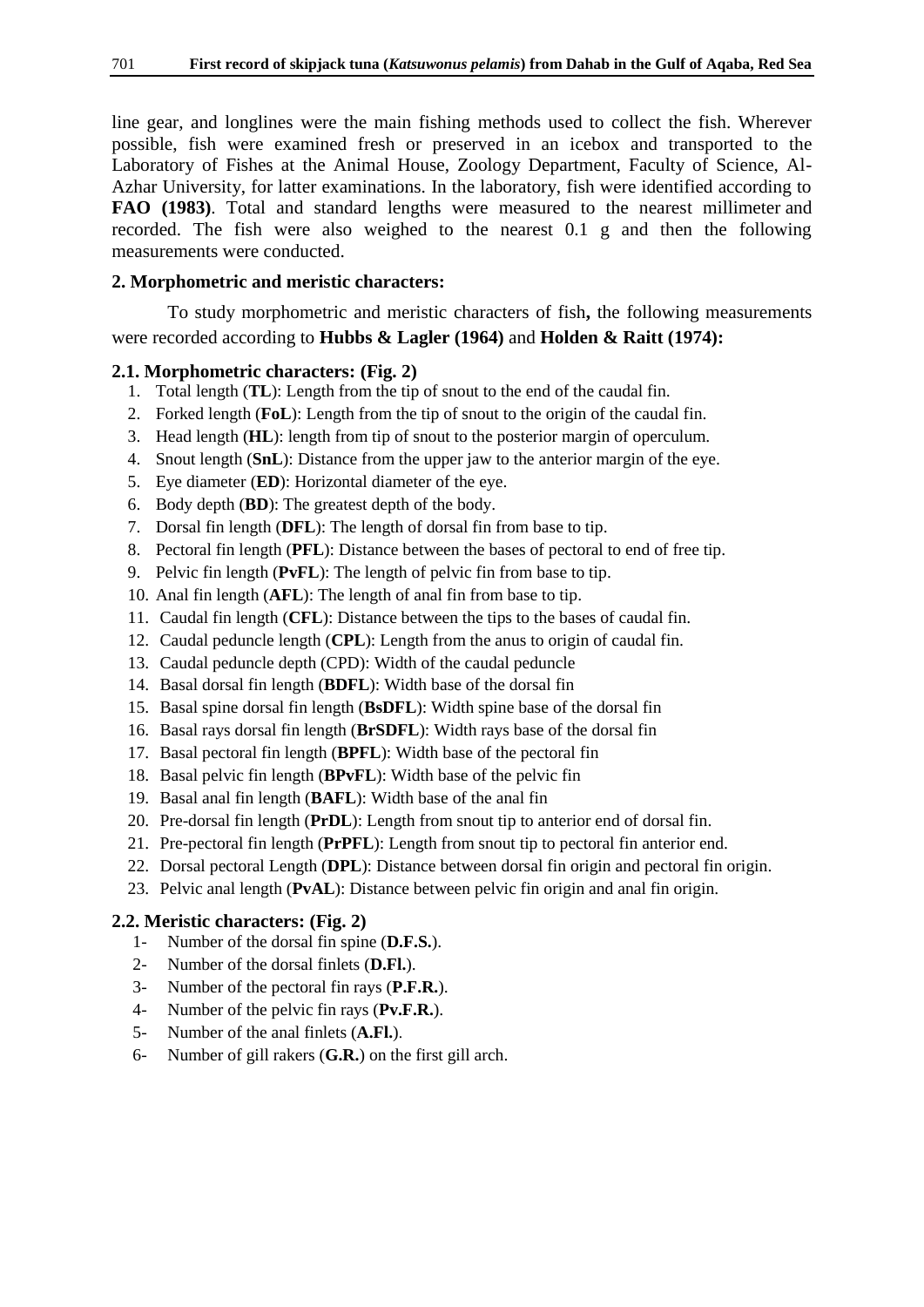

**Fig. (1): Photograph of skipjack tuna,** *Katsuwonus pelamis***, collected from the Egyptian coast of Dahab, Aqaba Gulf, Red Sea during February 2022.**



**Fig. (2):** Morphometric measurements of skipjack tuna (*Katsuwonus pelamis*) species used in this study. Morphometric Abbreviations: 1– **TL** (Snout–caudal fin end), 2– **FoL** (Snout–caudal fin origin), 3– **HL** (snout–operculum), 4– **SnL** (upper jaw–eye), 5– **ED** (diameter eye), 6– **BD** (body depth), 7– **DFL** (dorsal fin length), 8–**PFL** (pectoral fin length), 9– **PvFL** ( pelvic fin length), 10– **AFL**(Anal fin length),11– **CFL** (Caudal fin length), 12– **CPL** (Caudal peduncle length), 13–**CPD** (Caudal peduncle depth), 14– **BDFL** (Basal dorsal fin length), 15– **BsDFL** (Basal spine dorsal fin length), 16– **BrSDFL**(Basal rays dorsal fin length), 17– **BPFL** (Basal pectoral fin length), 18– **BPvFL**(Basal pelvic fin length), 19–**BAFL** (Basal anal fin length), 20– **PrDL** (Pre-dorsal fin length), 21– **PrPFL** (Pre-pectoral fin length), 22– **DPL**(Dorsal pectoral Length) and 23– **PvAL** (Pelvic anal length).

### **3. Food composition:**

To study the food items, the numerical, frequency, and point assessment methods **(Osman** *et al.***, 2013)** were carried out. After the dissection, each stomach was removed, washed with water, opened and its contents were flushed into a Petri-dish and examined under a low-power microscope. Food items were identified to the lowest possible taxonomic level. The occurrence percentage of each category was estimated and graphically represented for the studied species. The index of relative importance (IRI) of each food item was estimated according to the following equation (**Windell, 1971**):

$$
IRI = F\% (N\% + P\%)
$$

Where: **F**= Frequency, **N**= Numerical, **P**= Point assessment.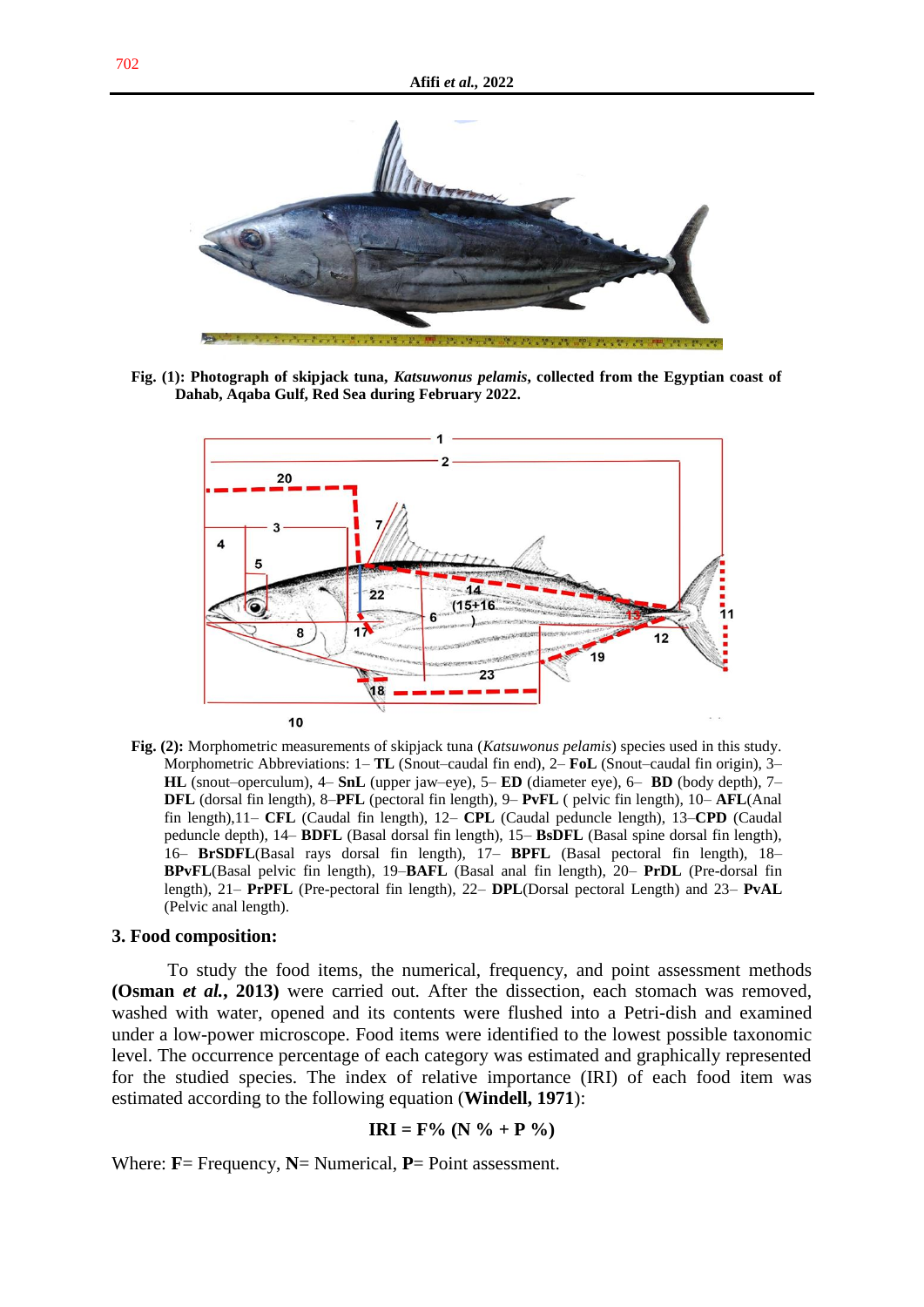# **RESULTS**

The skipjack tuna, *Katsuwonus pelamis*, belongs to the Family: Scombridae and it was firstly observed in Dahab (Gulf of Aqaba, northern Red Sea) following its first detection in October 2021 by artisanal Bedouin fishermen.

# **Description with meristic characters:**

Fusiform, elongated, and spherical body shape. Gill rakers are numerous, ranging from 53 to 63 on the first gill arches, and teeth are tiny and pyramidal. The pectoral fins are relatively long, with 26 or 27 rays; the inter-pelvic process is tiny and bifid; the anal fin is followed by 7 or 8 finlets; the dorsal fin is divided by a little interspace (not larger than the eye), the first part with 15 spines, the second part with 8 finlets. The corselet and lateral lines are the only scales on the body. Between the two lesser keels is a robust keel on every side of the caudal fin base. Lack of a swim bladder; the back is dark purple blue; the lower sides and belly are silvery with four long black lines appear as dark blotches in live fish specimens **(Table 1** and **Fig. 1)**.

# **Morphometric characters:**

Results in **Table (2)** showed that the total length of *K. pelamis* ranged between 64.5 - 68.3 cm and fish weight ranged between 4095 – 4444 g. The forked length attains 86.36- 90.19% (average  $87.99\pm1.14$ ) of the total body length. Body depth attains  $23.21-28.19\%$  with an average of 25.48±1.45 of the fork length. Head length ranged between 32.79-35.73% (average 34±0.88) of the fork length. Snout length ranged between 29.14-31.19% (average 30.38±0.63) of the head length. Eye diameter fluctuated between 14.65-15.84% (average  $15.35\pm0.36$  of the head length.

Dorsal fin length ranged between 15.75-18.13% (average: 16.82±0.69) of fork length. Pectoral fins length varied from 16.56-17.09% (average: 16.90±0.17) of the fork length. Pelvic fins length ranged between 12.38-13.64% (average: 13.07±0.36) of the fork length. Anal fin length fluctuated between 10.23-11.13% (average: 10.73±0.26) of the fork length. Caudal fin length attains  $27.43-31.95\%$  with an average of  $30.23\pm1.41$  of the fork length. Caudal peduncle length ranged between 35.55-40.75% (average: 38.52±1.54) of fork length. Caudal peduncle depth fluctuated between 14.54-16.41% (average: 15.62±0.56) of fork length. Basal dorsal fin length varied from 62.82-65.35% (average 63.71±0.82) of the fork length. Basal spines dorsal fin length ranged between 25.65-27.28% (average 26.44±0.47) of the fork length. Basal rays dorsal fin length ranged between 32.14-34.34% (average 33.59±0.72) of the fork length. Basal pectoral fins length ranged between 5.02-5.19% (average  $5.09\pm0.05$ ) of the fork length. Basal pelvic fin fluctuated between  $3.41-5.19\%$ (average  $4.45\pm0.53$ ) of the fork length. Basal anal fin length varied from 26.29-29.44% with an average of  $27.66\pm0.93$  of the fork length. Pre-dorsal fin length ranged between  $35.38$ -38.24% (average 37.29±0.95) of the fork length. Pre-pectoral fin length fluctuated between 35.71-39.13% (average 37.58±1) of the fork length. Dorsal pectoral length ranged between  $22.24 - 27.28\%$  (average  $25.02 \pm 1.48$ ) of the fork length. Pelvic anal length ranged between 33.44-38.42% (average 35.45±1.51) of the fork length **(Table 2)**.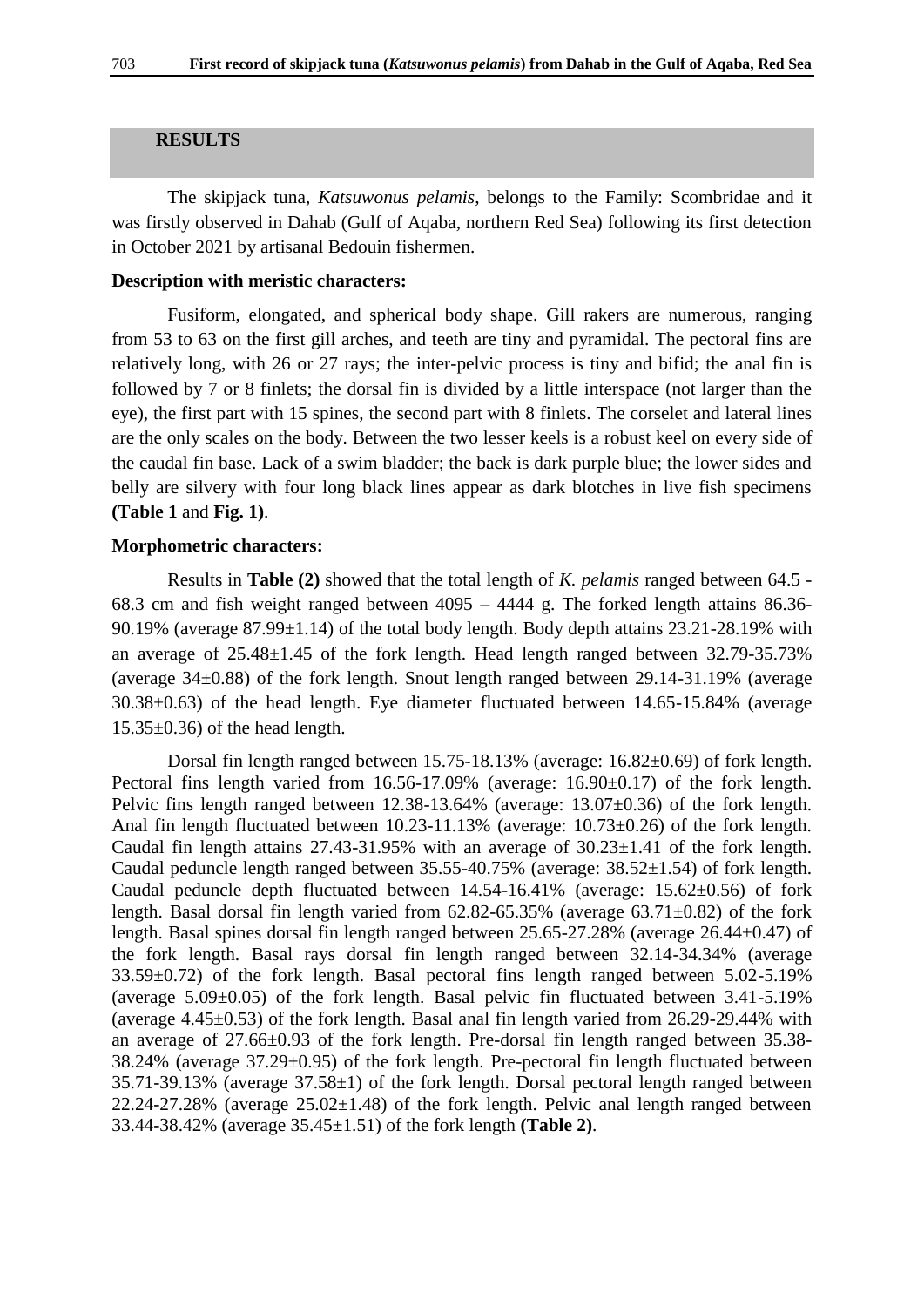**Table (1): Meristic characters of skipjack tuna,** *K. pelamis***, collected from the Egyptian coast of Dahab, Aqaba Gulf, Red Sea during February 2022.**

| <b>DFS</b> | DFl | <b>PFR</b> | <b>PvFR</b> | <b>AFl</b>  | GR           |
|------------|-----|------------|-------------|-------------|--------------|
| ⊥୰         | 8-9 | $26 - 27$  | ⊿ ר<br>44   | 70<br>/ - ბ | $53 -$<br>63 |

**Abbreviations according to that recorded in materials and methods**

**Table (2): Descriptive statistics of morphometric characters (cm) of skipjack tuna,** *K. pelamis***, collected from Egyptian coast of Dahab, Aqaba Gulf, Red Sea during February 2022.**

| <b>Parameters</b>    | <b>Minimum</b> | <b>Maximum</b> | <b>Mean</b> | <b>Standard deviation</b> |  |
|----------------------|----------------|----------------|-------------|---------------------------|--|
| W(g)                 | 4095           | 4444           | 4273        | 174.61                    |  |
| $TL$ (cm)            | 64.5           | 68.3           | 66.8        | 2.022                     |  |
| FoL/TL $(\% )$       | 86.357         | 90.190         | 87.99       | 1.978                     |  |
| $HL/ Fol$ $(\% )$    | 32.792         | 35.727         | 34.01       | 1.531                     |  |
| $SnL/HL$ (%)         | 29.146         | 31.188         | 30.38       | 1.086                     |  |
| $ED/HL$ (%)          | 14.647         | 15.842         | 15.36       | 0.628                     |  |
| BD/Fol $(\% )$       | 23.214         | 28.187         | 25.48       | 2.515                     |  |
| DFL/Fol (%)          | 15.747         | 18.133         | 16.82       | 1.211                     |  |
| $PFL/Fol$ (%)        | 16.558         | 17.090         | 16.90       | 0.297                     |  |
| $PvFL/Fol$ (%)       | 12.388         | 13.636         | 13.07       | 0.633                     |  |
| $AFL/Fol$ (%)        | 10.227         | 11.131         | 10.73       | 0.460                     |  |
| $CFL/Fol$ $(\% )$    | 27.435         | 31.957         | 30.23       | 2.444                     |  |
| CPL/ Fol(%)          | 35.55195       | 40.754         | 38.52       | 2.678                     |  |
| CPD/Pol(%            | 14.542         | 16.413         | 15.62       | 0.968                     |  |
| <b>BDFL/Fol</b> (%)  | 62.825         | 65.350         | 63.71       | 1.425                     |  |
| BsDFL/Fol (%)        | 25.649         | 27.289         | 26.44       | 0.821                     |  |
| BrSDFL/Fol (%)       | 32.143         | 34.346         | 33.59       | 1.257                     |  |
| <b>BPFL/Fol</b> (%)  | 5.027          | 5.195          | 5.10        | 0.086                     |  |
| <b>BPvFL/Fol</b> (%) | 3.411          | 5.195          | 4.45        | 0.927                     |  |
| BAFL/Fol (%)         | 26.299         | 29.444         | 27.66       | 1.6138                    |  |
| PrDL/Pol(%           | 35.390         | 38.241         | 37.29       | 1.646                     |  |
| PrPFL/Fol(% )        | 35.714         | 39.13824       | 37.58       | 1.734                     |  |
| DPL/Fol $(\% )$      | 22.240         | 27.28905       | 25.03       | 2.565                     |  |
| PVAL/FeI (%)         | 33.442         | 38.42011       | 35.46       | 2.620                     |  |

**Abbreviations according to that recorded in materials and methods (Fig. 2)**

# **Habitat:**

The first sighting of skipjack tuna, *K. pelamis*, an epipelagic oceanic fish species in Dahab, occurred in October 2021 by artisanal Bedouin fishermen at the start of cooling trend in Aqaba Gulf, Red Sea. Specifically, it was observed off Laguna site in the central of Dahab at depths ranging from 400 to 600 m during the day. However, at night it ascends to the near sea surface  $({\sim} 5 \text{ m})$  for feeding. Adults can only be found in water with a surface temperature of at least 25°C. The total temperature range where they can be found is 14.7 to 30°C.

Convergence, the boundary between both warm and cold-water masses (i.e., the polar front), hydrographical discontinuities, and other upwelling are all common places for this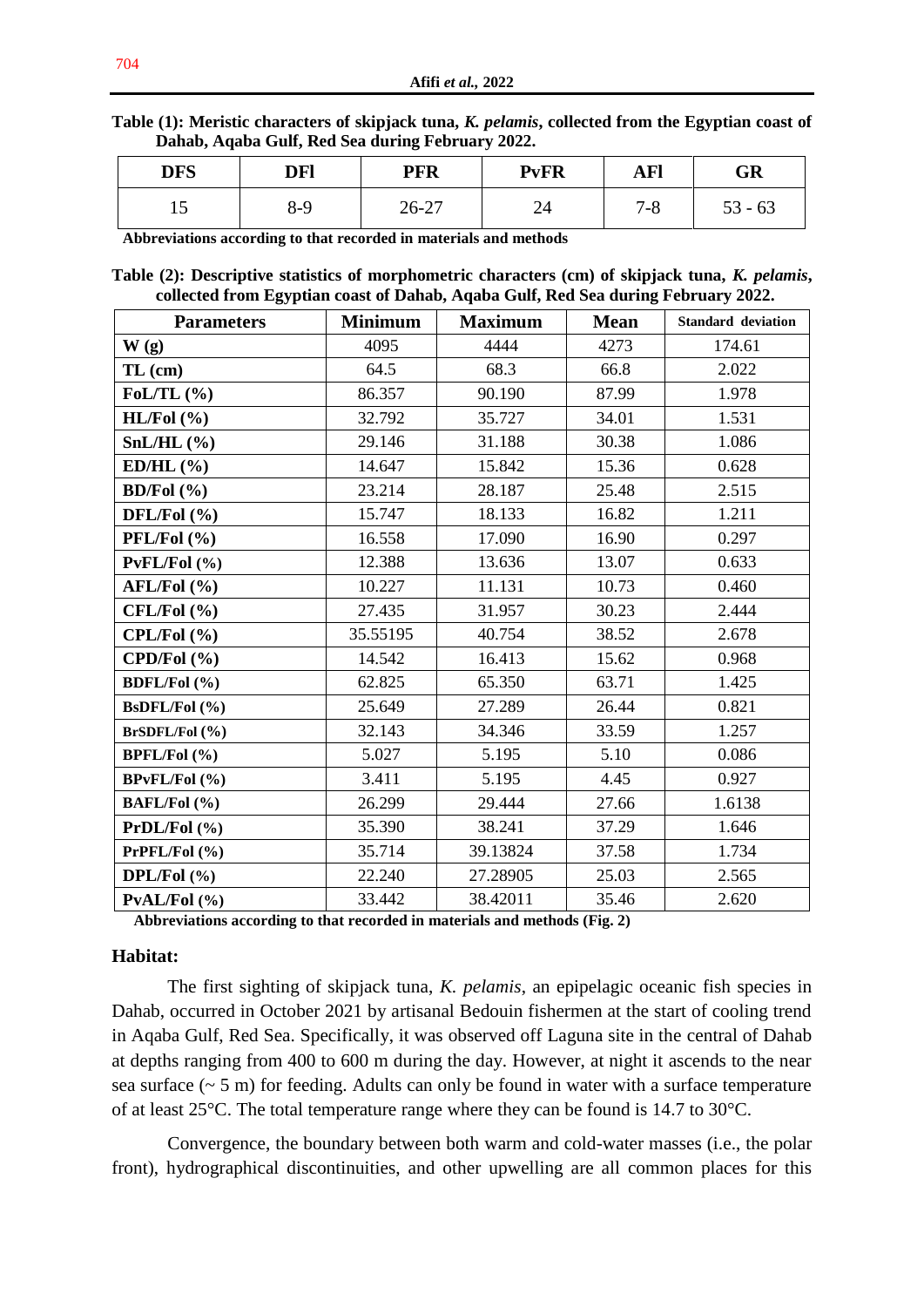species to congregate. Early in the morning and late in the afternoon are the busiest times for feeding. Cannibalism is a frequent practice. Other billfishes and tuna are the main predators of skipjack. Purse seines and pole-and-line gear are used to catch skipjack tuna at the surface and longlines are also used inadvertently.

This fish migrates from the Indian Ocean to the Red Sea via the Bab El Mandab Strait. This migration is a new route for this fish and the first time it has been recorded in the Red Sea **(Fig. 3)**.



**Fig. (3): Map showing the migration road of skipjack tuna,** *Katsuwonus pelamis***, from Indian Ocean to Egyptian coast of Dahab, Aqaba Gulf, Red Sea.**

# **Food habits:**

*K. pelamis* is moderately fed and consumes a wide range of animal foods mainly of small fishes. Point assessment method showed that the stomach contains small fish, *Atherinomorus lacunosus* (94.87%) of the total prey items. Malacostraca (1.50%), Cephalopoda (3.46%), Copepoda (0.002%) and Amphipoda (0.15%) were the minor food items consumed by the fish **(Table 3** and **Figs. 4 & 5)**.

The relative importance of the different food items in the stomach of *K. pelamis* based on the point assessment method (P%), numerical method (N%) and occurrence method (F%) is given in **Table (3)** and shows that the fish is mainly a scavenger, consuming a wide range of animals with different percentages of food items; small fish, *Atherinomorus lacunosus*, are chiefly consumed by *K. pelamis*, with 10025.6 (79%) being the most dominant and preferable food items consumed by the fish. Cephalopoda 1581.8 (12%), Malacostraca 5.14 (5%), Copepoda 220.3 (2%) and Amphipoda 298.7 (2%) were the subsequent food items consumed by the fish **(Fig. 6)**.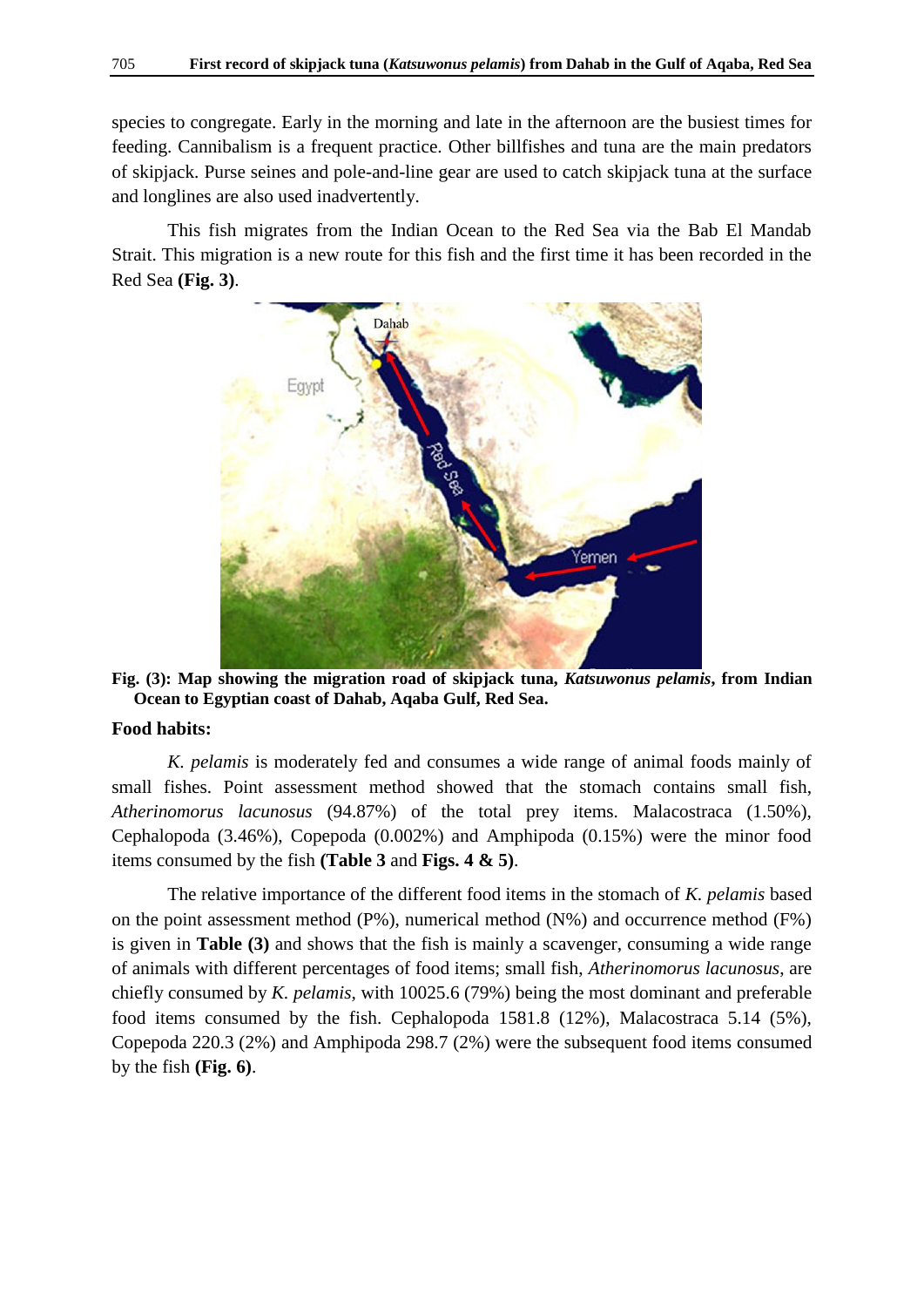| conceita ii oni the Egyptian coast of Danab, Aqaba Gun, ixtu bea uuring February 2022. |     |       |  |        |         |       |          |
|----------------------------------------------------------------------------------------|-----|-------|--|--------|---------|-------|----------|
| <b>Prey items</b>                                                                      |     | $N\%$ |  | F%     |         | $P\%$ | IRI      |
| Fish                                                                                   | 126 | 55.51 |  | 66.67  | 6300    | 94.87 | 10025.6  |
| Malacostraca                                                                           | 20  | 8.81  |  | 55.56  | 100     | 1.50  | 573.1424 |
| Cephalopoda                                                                            | 46  | 20.26 |  | 66.67  | 230     | 3.46  | 1581.873 |
| Copepod                                                                                | 15  | 6.61  |  | 33.33  | 0.15    | 0.002 | 220.3396 |
| Amphipoda                                                                              | 20  | 8.81  |  | 33.33  | 10      | 0.15  | 298.7057 |
| Total                                                                                  | 227 | 100   |  | 255.56 | 6640.15 | 100   |          |

**Table (3): Index of relative importance (IRI) of stomach contents of skipjack tuna,** *K. pelamis***, collected from the Egyptian coast of Dahab, Aqaba Gulf, Red Sea during February 2022.**



**Fig. (4): Point assessment method (%) of various categories of food items of stomach content of skipjack tuna,** *Katsuwonus pelamis***, collected from the Egyptian coast of Dahab, Aqaba Gulf, Red Sea during February 2022.**



**Fig. (5): Photograph of** *Atherinomorus lacunosus* **from prey items in stomach content of** *K. pelamis*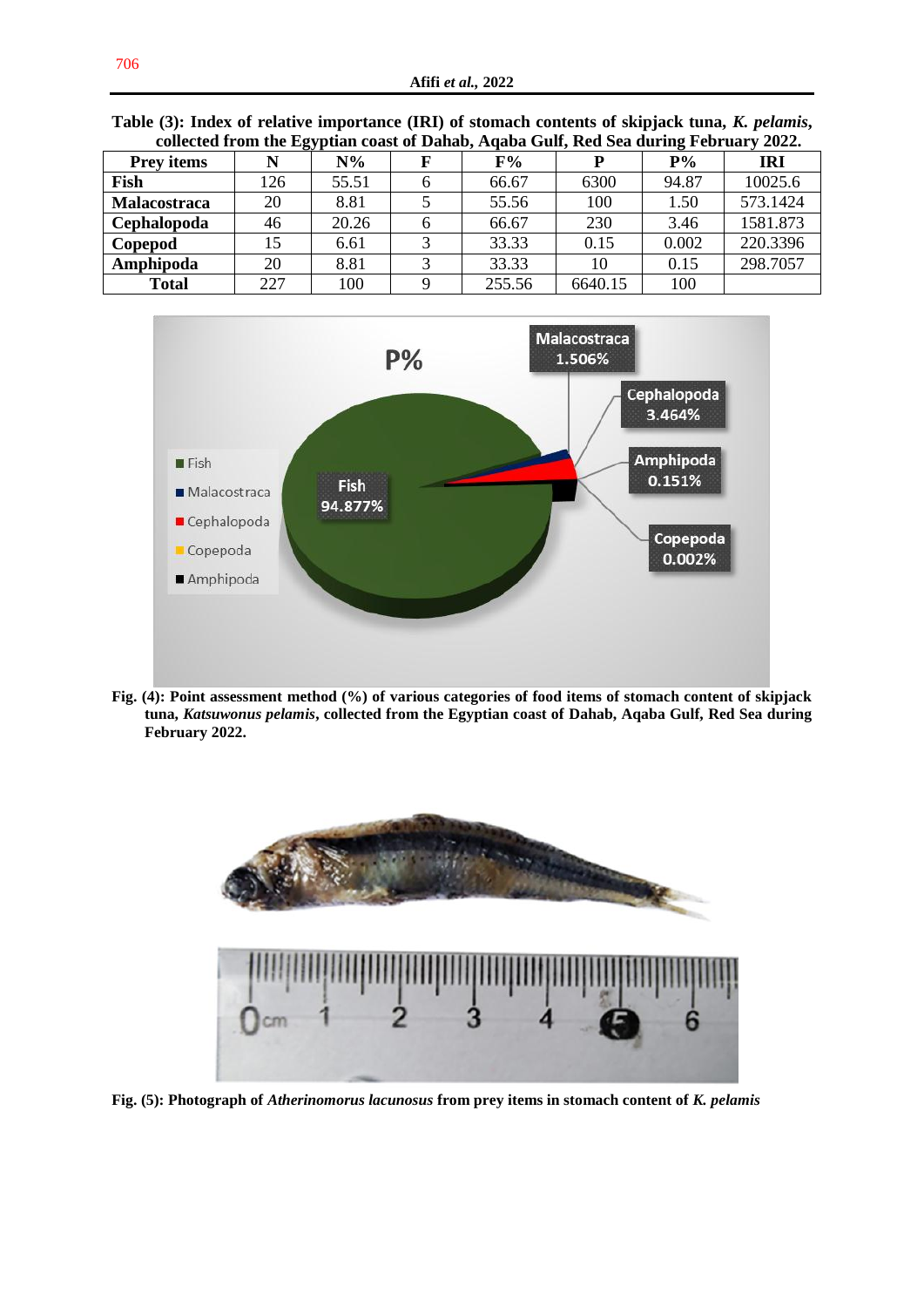

**Fig. (6): Index of relative importance (I.R.I) of various categories of food items of stomach content of skipjack tuna,** *Katsuwonus pelamis***, collected from the Egyptian coast of Dahab, Aqaba Gulf, Red Sea during February 2022.**

## **DISCUSSION**

The information about biology will make it easier for the fisheries managers to determine fish growth patterns, especially for skipjack tuna (*K. pelamis*). Some literature and papers explain that the biological aspects such as morphological characteristics, lengthweight relationship, and the reproductive of skipjack tuna (*K. pelamis*) because of their high production and life history features, the skipjack tuna (*K. pelamis*) is considered a resilient species **(Júlia** *et al***., 2019)**.

In this study, *K. pelamis* is recognized for its first record from Dahab on the west coast of the Gulf of Aqaba, northern Red Sea. **Saber** *et al* **(2015)** mentioned that tuna is a tropical species that inhabits warm waters worldwide. However, it is caught as bycatch of tuna fisheries in the Mediterranean Sea, whereas various fisheries target skipjack tuna in the three oceans. Many countries recognize this species as a valuable economic resource, and data on its fundamental life cycle characteristics, distribution, and captures are accessible. Nevertheless, data on this species in the Mediterranean Sea are rare.

During the day, skipjack depths extend from the sea surface to 260 m, whereas at night they are mostly restricted to the surface-mixed layer. Premature skipjack tuna deep dive throughout the day, displaying a recurrent bounce-diving activity to depths of 50–310 m, with vertical usage of the water column most likely connected to foraging. These findings are consistent with previous research by **Chang** *et al* **(2022)**.

In the present study, the total length of *K. pelamis* ranged between 64.5–68.3 cm and the fish weight ranged between 4095 and 4444 g. **Bintoro** *et al* **(2021)** found fish weight ranged between 2098 and 3012 g in the waters of Prigi, Trenggalek, East Java, Indonesia. **Chang** *et al* **(2022)** recorded fish weight between 800 and 3600 g in eastern and western Taiwan. Morphometric indices of traditional characteristics are used for the identification of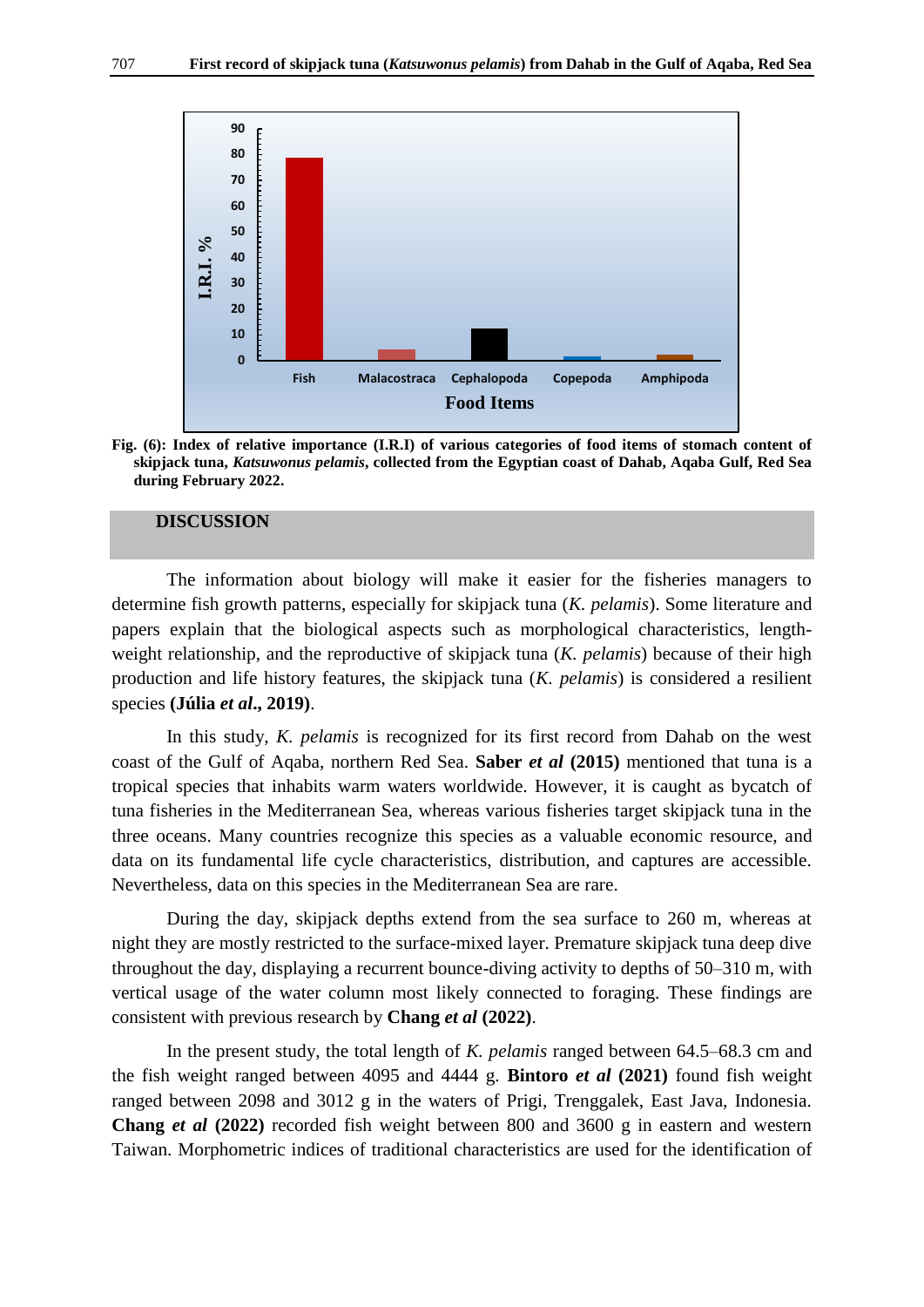fish races and species **(Mekkawy, 1991** and **Soliman, 2005)**. In this study, the morphometric and meristic characteristics of *K. pelamis* were similar to those obtained by **FAO (1983)**.

In the current study, *K. pelamis* is chiefly a scavenger, consuming a variety of creatures with different percentages. The small fish (*Atherinomorus lacunosus*) was the most dominant and preferred food item consumed by *K. pelamis*, accounting for 79% of the total consumption food items. Similar results were recorded by **Batts (1972)**, who found that the major food item was fish, constituting small fish, (*Etrumeus sadina*), at more than 50%, and this is contrary to what was found by **Sivadas & Wesley (2007)** as they found that the stomachs of tuna were full of prawns as a major food item. In the Indian Ocean, **Roger (1994)** found that all guts of sampled tunas from sets under FADs before sunrise were empty.

The Bab El-Mandeb Strait is a narrow waterway with a rather small depth that is responsible for its steep shelf structure with depths of less than 50 m. This causes the tidal oscillations of the level in the Strait of Bab El Mandeb to be of a mixed character, being affected by tides of the Red Sea and appearing as co-oscillations with tides of the Gulf of Aden. It is possible that the skipjack tuna *Katsuwonus pelamis* found in the Indian Ocean doesn't cross the Bab El-Mandeb Strait to the Red Sea due to the structural characteristics of the strait and the lack of depth **(Jarosz** *et al.***, 2005; Androsov & Voltzinger, 2008** and **Johns & Sofianos, 2012)**. Recently, the skipjack tuna *Katsuwonus pelamis* crossed the Bab El-Mandeb Strait and migrated to the Red Sea and the Gulf of Aqaba in small groups.

In conclusion, the first sighting of skipjack tuna, *Katsuwonus pelamis*, an epipelagic oceanic fish species in Egypt's Gulf of Aqaba, occurred in October 2021.

## **Acknowledgements**

Thanks are indebted to ALLAH, always and foremost, for his mercy guiding and helping. The authors' gratefully to Professor/ Hassan M.M. Khalaf-Allah, Al-Azhar University, Cairo, for his kind revision of the manuscript.

# **REFERENCES**

- **Abd El-Gaid, S.B. (2014):** Biological studies on economically important bivalve species from Hurghada, Northern Red Sea Egypt. M.Sc. Thesis, Zool. Dept., Fac. Sci., Al-Azhar University, 179 pp.
- **Abdelhak, E.M.H. (2021):** Biological and fisheries studies on Lessepsian migrant fish of family Siganidae. Ph.D. Thesis, Marine Science Department, Faculty of Science, Port Said University, 209 pp.
- **Afifi, M.A.M. (2019):** Taxonomical revision on some wrasse species (family Labridae) from the Red Sea, Egypt. Ph.D. Thesis, Zool. Dept., Fac. Sci., AL-Azhar Univ., Pp: 351.
- **Al-Zahaby, M.A. (2015):** Biological studies on the reproductive cycle of broomtail wrasse, *Cheilinus lunulatus* inhabiting coral reef in the Red Sea, M.Sc. Thesis, Zool. Dep., Fac. Sci., Al–Azhar University, 207 pp.
- **Androsov, A.A.** and **Voltzinger, N.E. (2008):** Simulation of the internal tide in the strait of Bab El Mandeb (the Red Sea). Izvestiya AN. Fizika Atmosfery i Okeana, **44**(1): 127–144.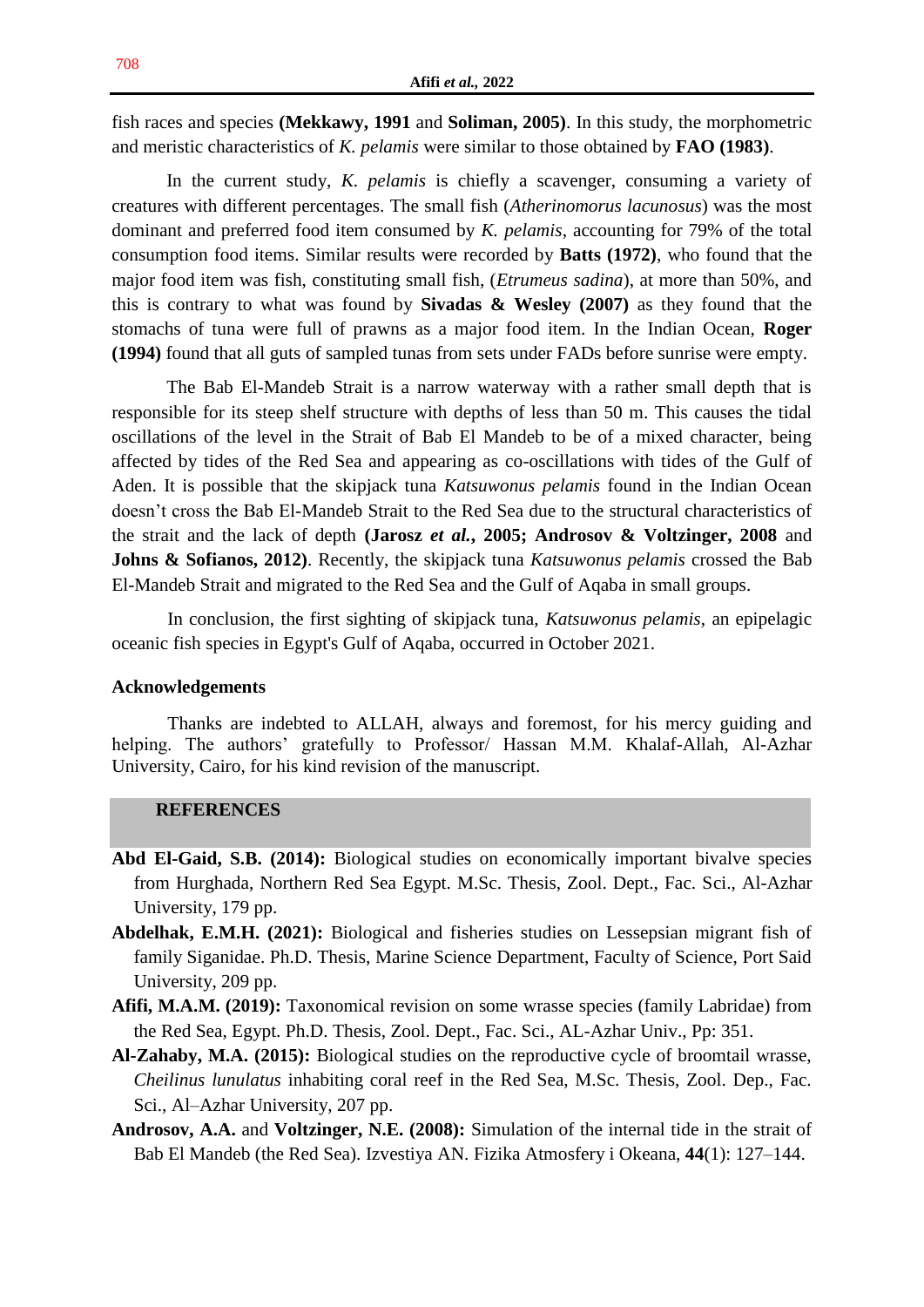- **Batts, B.S. (1972**): Food habits of the skipjack tuna, *Katsuwonus pelamis*, in North Carolina waters. Chesapeake Science, **13** (3):193—200.
- **Bintoro, G.; Lelono, T.D.; Setyohadi, D.** and **Fadzilla, U. (2021):** Growth patterns of skipjack tuna (*Katsuwonus pelamis*, linnaeus 1758) caught by troll line in Prigi waters, Trenggalek East Java Indonesia. IOP Conference Series: Earth and Environmental Science, 890, (1).
- **Chang, Y.C.; Chiang, W.C.; Madigan, D.J.; Tsai, F.Y.; Chiang, C.L.; Hsu, H.H.; Lin, S.M.; Zhuang, M.Y.; Sun, C.T.; Chen, L.C.** and **Wang, S.P. (2022):** Trophic dynamics and feeding ecology of skipjack tuna (*Katsuwonus pelamis*) off Eastern and Western Taiwan. Molecules, **27**(3).
- **Di Battista, J.D.; Berumen, M.L.; Gaither, M.R.; Rocha, L.A.; Eble, J.A.; Choat, J.H.; Craig, M.T.; Skillings, D.J.** and **Bowen, B.W. (2013):** After continents divide: comparative phylogeography of reef fishes from the Red Sea and Indian Ocean. Journal of Biogeography, pp.1-12.
- **FAO (1983):** Species catalogue VOL. 2 SCOMBRIDS of the world, FAO Fisheries Synopsis No., **125** (2): 1-140.
- Haddad, A.M. and Douabul, A. (1999): The Red Sea and Yemen's Red Sea environments. In: Protection of Marine Ecosystem of the Red Sea Coast of Yemen. Douable, A., Rouphael, T. and marchant , R. (eds.), Protection of Marine Ecosystem of the Red Sea Coast of Yemen, pp.. 1-16.
- **Hermida, M.; Cavaleiro, B.; Gouveia, L.** and **Saraiva, A. (2018):** Parasites of skipjack, *Katsuwonus pelamis*, from Madeira, Eastern Atlantic. Parasitology Research, **117**(4):1025–1033.
- **Holden, M.J.** and **Raitt, D.F.S. (1974):** Manual of Fisheries Science. Part 2: Methods of Resource Investigation and Their Application, FAO Fish. Holden, M.J. and Raitt, D.F.S. (eds.). Tech. Rep., Rome, Italy. 115pp.
- **Hubbs, C.L.** and **Lagler, K.F. (1964):** Fishes of The Great Lakes Region. University of Michigan Press, Ann Arbor, MI, USA, 213pp.
- **Jarosz, E.; Murray, S.P. and Inoue, M. (2005):** Observations on the characteristics of tides in the Bab El Mandab strait. J. Geophys. Res., **110**: 1-17.
- **Johns, W.E.** and **Sofianos, S.S. (2012):** Atmospherically forced exchange through the Bab el Mandeb strait. Journal of Physical Oceanography, pp.1143-1175.
- **Júlia, B.S.; Cassiano, M.N.; Marcus, R.D.C; Raquel, R.M.M.; Francyne, C.D.S.V.; Magda, F.D.A.T.; Ana, L.B.** and **Rafael, D.A.T. (2019):** Size structure, reproduction and growth of skipjack tuna (*Katsuwonus pelamis*) caught by the pole-and-line fleet in the Southwest Atlantic," Fish. Res., 212: 136-145.
- **Klausewitz, W. (1989):** Evolutionary history and zoogeography of the Red Sea ichthyofauna. Fauna of Saudi Arabia, (10):10–337.
- **Mekkawy, I.A.A. (1991):** Multivariate analysis of the morphometric and meristic characters of the Nile charcoid fish, *Alestes nurse* (Ruppel, 1832) from the Nile at Egypt. Assiut Vet. Med. J., **26** (51): 35 – 52.
- **Nurani, T.W.; Wahyuningrum, P.I.; Wisudo, S.H., Gigentika, S.** and **Arhatin, R.E. (2018):** Model designs of Indonesian tuna fishery management in the Indian Ocean (FMA 573) using soft system methodology approach, Egypt. J. Aquat. Res*.*, **44** (**2**): 139–144.